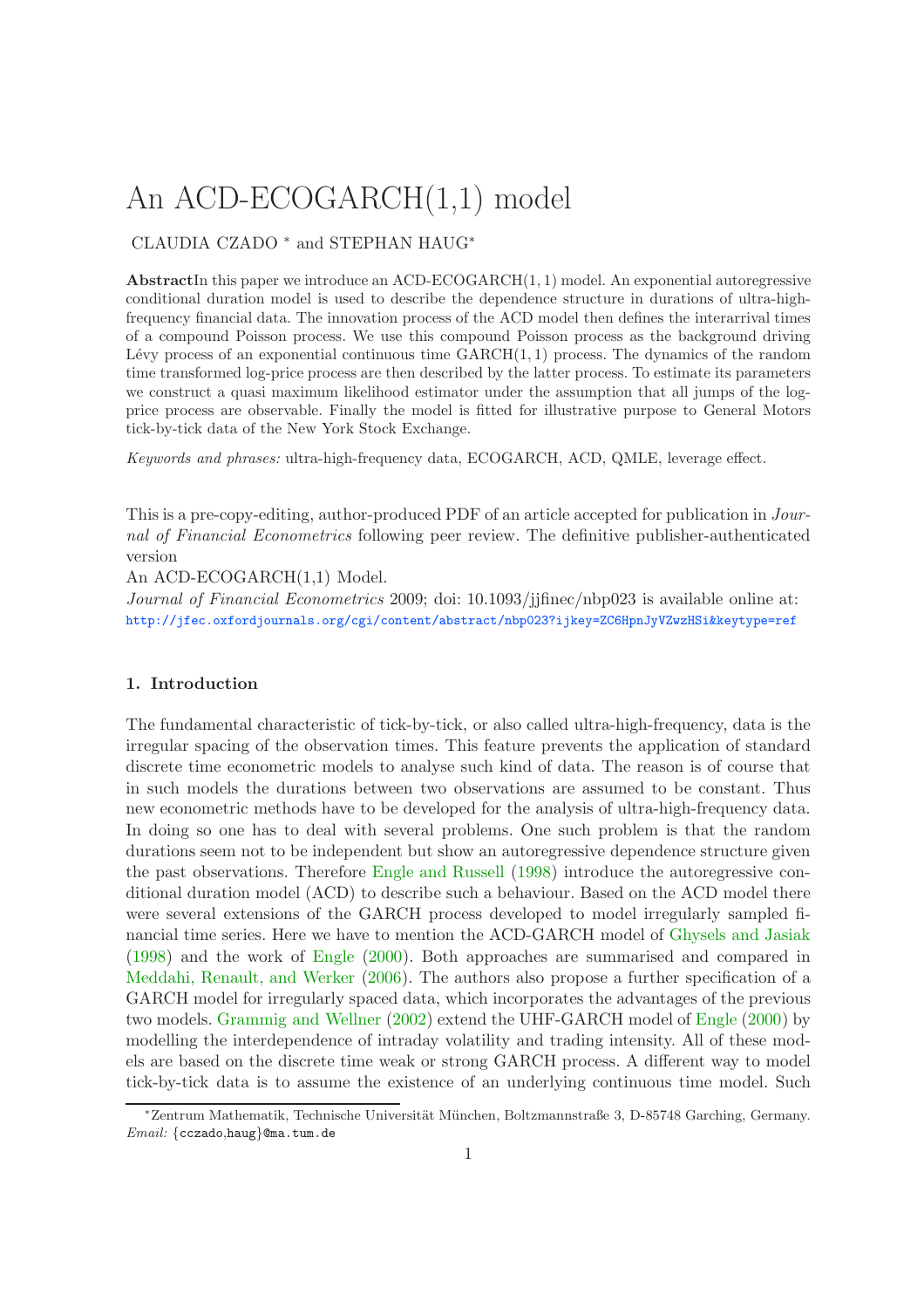an approach was developed in Maller, Müller, and Szimayer [\(2008](#page-8-1)). They specify a discrete time approximation of the continuous time  $GARCH(1, 1)$  process (COGARCH) defined in Klüppelberg, Lindner, and Maller [\(2004](#page-8-2)), which is suitable for irregularly spaced observation times. This idea can be extended to other continuous time GARCH or stochastic volatility models as long as the approximation has a tractable form. We refer to [Lindner](#page-8-3) [\(2009\)](#page-8-3) and the references therein for an overview of continuous time approximations of GARCH and stochastic volatility models.

[Bollerslev, Litvinova, and Tauchen](#page-7-4) [\(2006](#page-7-4)) report that a model, which is applied to highfrequency financial data, has to be able to describe the so called leverage effect. A continuous time model with a tractable discretisation, which further incorporates a leverage effect, is the exponential COGARCH process recently introduced by [Haug and Czado](#page-8-4) [\(2007](#page-8-4)). However the exponential COGARCH as well as the other approaches based on continuous time models can not directly deal with a dependence structure in the durations between observations. Therefore we will combine in the present paper the ACD model and the exponential  $COGARCH(1, 1)$ process to address both, the dependence structure in the durations and the leverage effect. Before we explain the structure of the current paper, we will recall from [Haug and Czado](#page-8-4) [\(2007](#page-8-4)) the definition of an exponential  $COGARCH(1, 1)$  process, abbreviated to  $ECOGARCH(1, 1)$ . For a detailed discussion of the ACD model we refer to [Engle and Russell](#page-7-0) [\(1998](#page-7-0)). A survey of the several extensions and enhancements of the ACD model is provided by [Pacurar](#page-8-5) [\(2008](#page-8-5)). [Haug and Czado](#page-8-4) [\(2007](#page-8-4)) consider a zero mean Lévy processes  $L := (L_t)_{t>0}$  defined on a probability space  $(\Omega, \mathcal{F}, P)$ . In this paper we only consider the case of L being the compound Poisson process (CPP)

$$
L_t = \sum_{k=1}^{J_t} Z_k, \quad t > 0, \qquad L_0 = 0, \tag{1}
$$

<span id="page-1-0"></span>where  $(J_t)_{t>0}$  is an independent Poisson process with intensity  $\lambda > 0$  and  $(Z_k)_{k\in\mathbb{N}}$  is an i.i.d. sequence of random variables independet of J. The jump sizes  $Z_k$  are assumed to have a symmetric distribution function  $F_{0,1/\lambda}$  with mean 0 and variance  $1/\lambda$ . In this case the  $ECOGARCH(1, 1)$  process is defined as follows:

Let L be the CPP [\(1\)](#page-1-0). Then the ECOGARCH $(1, 1)$  process G is defined as the stochastic process satisfying,

$$
G_t = \int_0^t \sigma_{s-} dL_s = \sum_{k=1}^{J_t} \sigma_{t_k} \, Z_k, \quad t > 0, \quad G_0 = 0 \,,
$$

where  $(t_k)_{k\in\mathbb{N}}$  are the jump times of L. The log-volatility process  $(\log(\sigma_t^2))_{t\geq 0}$  is an Ornstein-Uhlenbeck process with state space representation

$$
\log(\sigma_t^2) = \mu + b_1 X_t
$$
  

$$
X_t = e^{-a_1 t} X_0 + \int_0^t e^{-a_1(t-s)} dM_s, \quad t > 0,
$$

and parameters  $\mu, a_1, b_1 \in \mathbb{R}$ . Here  $X_0 \in \mathbb{R}$  is independent of the driving CPP L and  $M_t =$  $\mathcal{J}_{k+1}^t[\theta Z_k + \gamma |Z_k|] - \gamma \lambda Kt$ , with  $K = \int_{\mathbb{R}} |x| F_{0,1/\lambda}(dx)$ , is a zero mean CPP with parameters  $(\theta, \gamma) \in \mathbb{R}^2 \setminus \{\mathbf{0}\}.$ 

The paper is now organised as follows. In Section 2 we show how to extend the ECOGA-RCH model by incorporating an ACD model. Since estimation of the ACD model is rather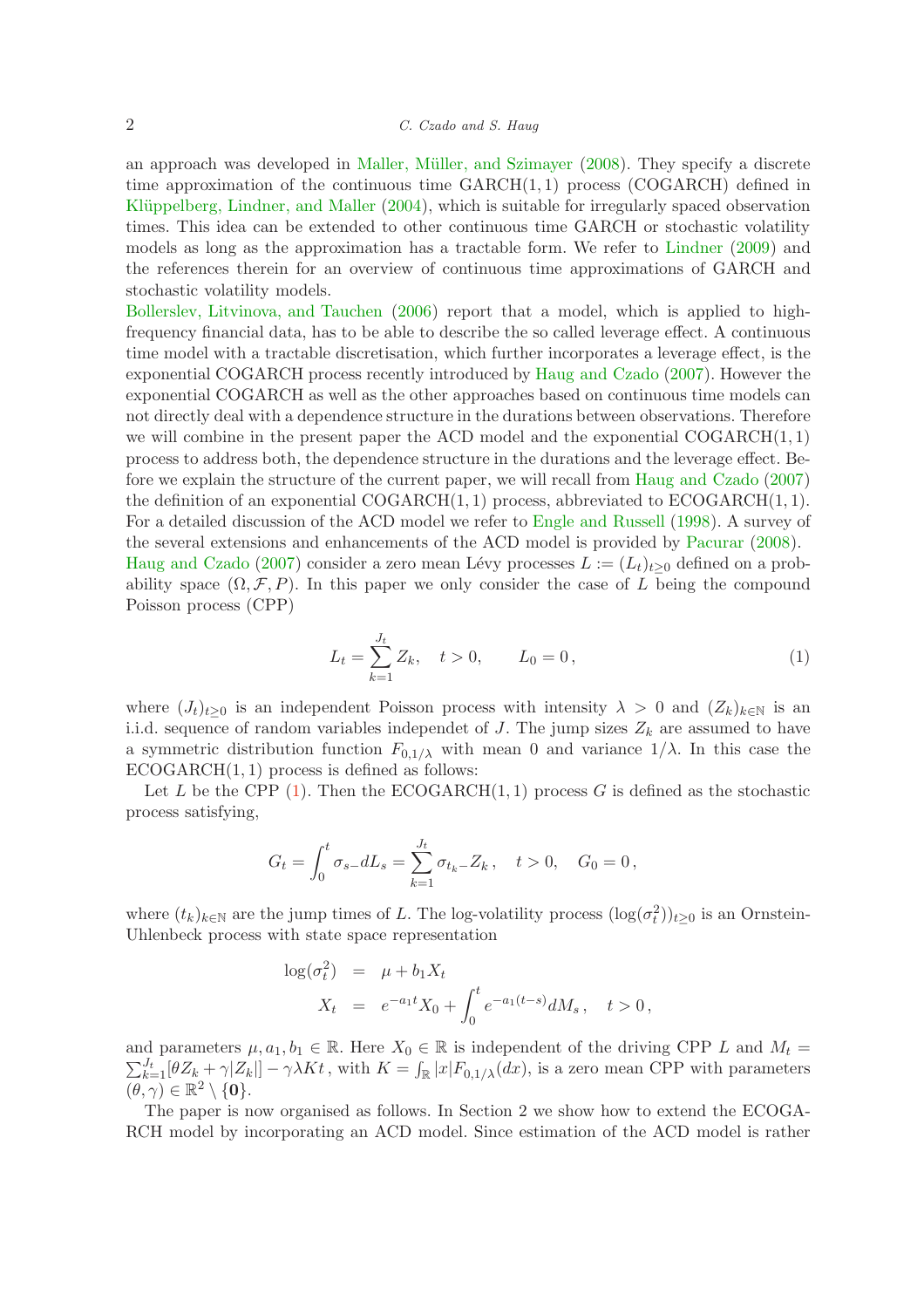straightforward and very well explained in [Engle and Russell](#page-7-0) [\(1998](#page-7-0)), we concentrate in Section 3 on introducing a quasi maximum likelihood estimator (QMLE) for the parameters of the ECOGARCH(1, 1) process under the assumption of full observation of the sample path. An illustrative data example is presented in Section 4. Concluding remarks are made in Section 5.

# 2. ACD-ECOGARCH(1,1) model

We assume to have ultra-high-frequency observations  $P_{T_1}, \ldots, P_{T_n}$  of an asset log-price at transaction times  $T_i$ ,  $i = 1, \ldots, n$ . The observed durations  $\Delta T_i$  will be modeled by an exponential  $\text{ACD}(p,q)$  model,  $p, q \in \mathbb{N}$ , as introduced in [Engle and Russell](#page-7-0) [\(1998](#page-7-0)), i.e.

$$
\Delta T_i = \psi_i \Delta t_i ,
$$

where

$$
\psi_i = \mathbb{E}(\Delta T_i | \Delta T_{i-1}, \dots \Delta T_1) = \omega + \sum_{j=1}^p \alpha_j \Delta T_{i-j} + \sum_{j=1}^q \beta_j \psi_{i-j}.
$$

We have to assume an exponential distribution for the innovations  $\Delta t_i$  since they will be the interarrival times of the driving compound Poisson process  $L$  of the ECOGARCH $(1, 1)$ process. This implies that the observations  $G_{t_i}$  of the ECOGARCH(1,1) process are given by  $G_{t_i} := P_{T_i}$ ,  $i = 1, \ldots, n$ . The  $\text{ACD}(p, q)$  model can of course be replaced by one of the many extension introduced in the recent years as long as the innovations are exponentially distributed. We refer to [Pacurar](#page-8-5) [\(2008](#page-8-5)) for an extensive overview of ACD models.

Here we want to mention that this approach is different to the one proposed by [Ghysels and Jasiak](#page-7-1) [\(1998](#page-7-1)). They use the expected conditional duration  $\psi_i$  and not the innovation  $\Delta t_i$  as an input variable for the volatility equation at time  $T_i$ . In contrast [Engle](#page-7-2) [\(2000](#page-7-2)) assumes in his simplest volatility model that the variance per unit time follows a  $GARCH(1, 1)$  equation. Thus he considers the model

$$
\tilde{\sigma}_i^2 = \mathbb{V}\ar(r_i/\sqrt{\Delta T_i} \mid r_j, \Delta T_j, j < i; \Delta T_i) = c + a(r_i/\sqrt{\Delta T_i})^2 + b\tilde{\sigma}_{i-1}^2,
$$

where  $r_i = P_{T_i} - P_{T_{i-1}}$ . He further proposes specifications of  $\tilde{\sigma}_i^2$  including the duration  $\Delta T_i$ as well as the expected duration  $\psi_i$ .

#### <span id="page-2-0"></span>3. Estimation in the ACD-ECOGARCH(1,1) model

To estimate the parameters in our model we will follow a two step estimation strategy. In a first step the MLE  $\widehat{\theta}_n^d$  of the parameter  $\vartheta^d \in \mathbb{R}^{p+q+1}$  of the  $\mathrm{ACD}(p,q)$  model will be computed as described in [Engle and Russell](#page-7-0) [\(1998](#page-7-0)). In our example in Section [4](#page-4-0) we consider the cases  $p = q = 1$  and  $p = q = 2$ . Given the observed durations  $\Delta T_i$ ,  $i = 1, \ldots, n$ , and the MLE  $\widehat{\theta}_n^d$ we can compute the fitted innovations

$$
\widehat{\Delta t_i} = \frac{\Delta T_i}{\widehat{\psi}_i}, \qquad i = 1, \dots, n,
$$

where  $\hat{\psi}_i = \hat{\omega}_n + \sum_{j=1}^p \hat{\alpha}_{j,n} \hat{\omega}_{i-j} + \sum_{j=1}^q \hat{\beta}_{j,n} \hat{\psi}_{i-j}$ . In the following we will denote them by  $\Delta t_i$  for ease of notation. Hence after the first estimation step the data is given by the pairs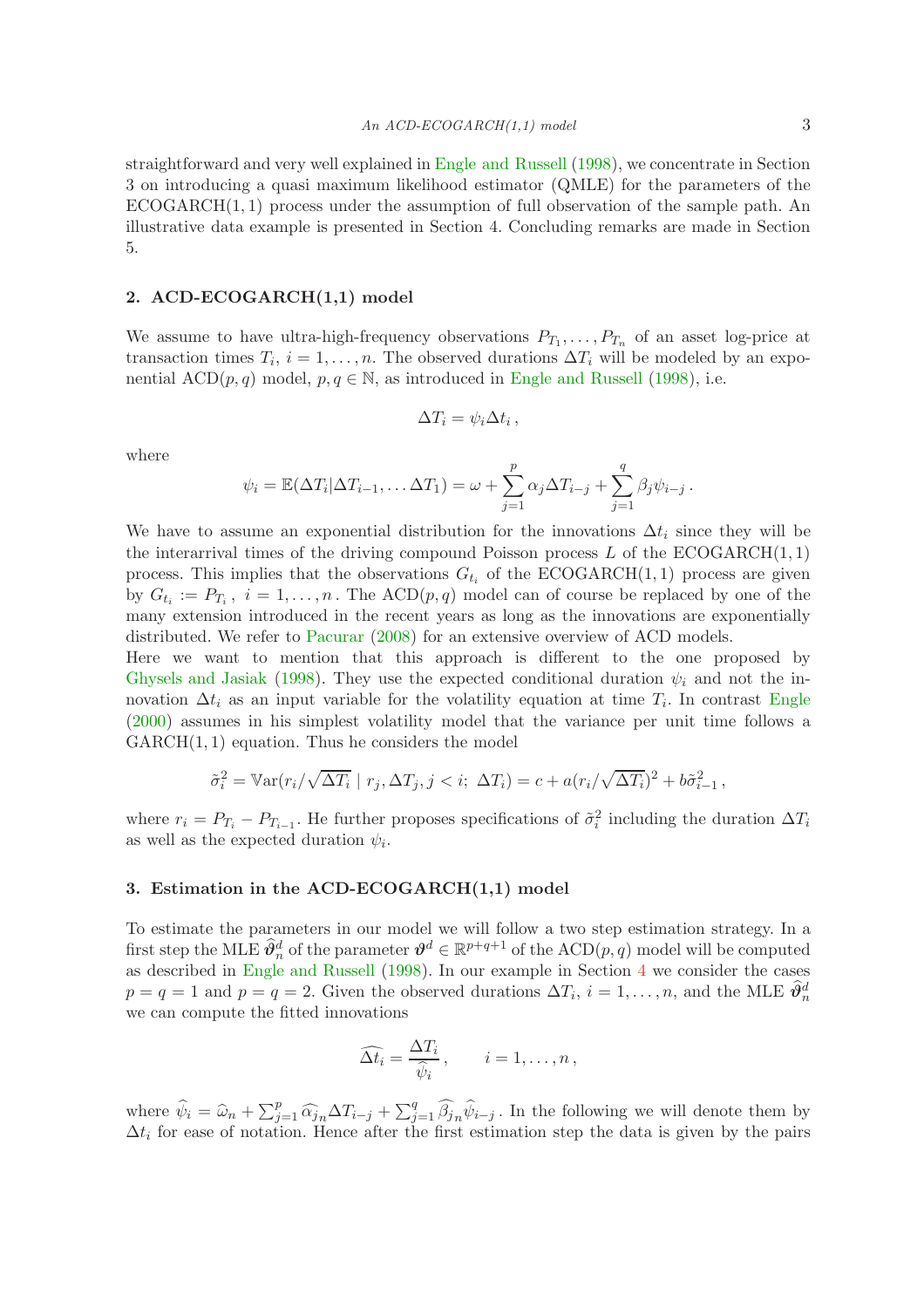#### 4 C. Czado and S. Haug

 $\{(G_{t_i}^{\Delta t_i}, \Delta t_i), i = 1, \ldots, n\},\$  where  $G_{t_i}^{\Delta t_i} := G_{t_i} - G_{t_{i-1}}$ .

Since we assume to observe G at n consecutive jump times  $0 = t_0 < t_1 < \cdots < t_n$ , the state process  $X$  of the log-volatility process has the following autoregressive representation

$$
b_1 X_{t_i} = b_1 e^{-a_1 \Delta t_i} X_{t_{i-1}} + b_1 \theta Z_i + b_1 \gamma \left( |Z_i| - \frac{\lambda K}{a_1} (1 - e^{-a_1 \Delta t_i}) \right)
$$
 (2)

<span id="page-3-1"></span>(cf. Example 3.1 in [Haug and Czado](#page-8-4) [\(2007](#page-8-4))). Here we used the fact  $J_{t_{i-1}} + 1 = J_{t_i} = i$ . This implies that the left-hand limit  $\log(\sigma_{t_i-}^2)$  of the log-volatility process at the jump times  $0 < t_1 < \cdots < t_n$  is given by

$$
\log(\sigma_{t_i-}^2) = \mu + b_1 e^{-a_1 \Delta t_i} X_{t_{i-1}} - b_1 \gamma \frac{\lambda K}{a_1} (1 - e^{-a_1 \Delta t_i}). \tag{3}
$$

<span id="page-3-0"></span>In [Haug and Czado](#page-8-4) [\(2007](#page-8-4)), Proposition 3.1, it is shown that the leverage effect depends on the sign of  $\theta b_1$ . To identify  $\theta$  as the leverage parameter we will set  $b_1$  equal to one in the following. The observations of the ECOGARCH process are then  $G_{t_i} = \sum_{k=1}^{J_{t_i}} \sigma_{t_k} - Z_k = G_{t_{i-1}} + \sigma_{t_i} - Z_i$ , which implies that the return at time  $t_i$  is equal to  $G_{t_i}^{\Delta t_i} := \sigma_{t_i} Z_i$ .

Given the data  $\{(G_{t_i}^{\Delta t_i}, \Delta t_i), i = 1, \ldots, n\}$ , we now aim at estimating the remaining unknown parameters  $\mathbf{\hat{\theta}}^g := (a_1, \theta, \gamma, \mu, \lambda, K) =: (\mathbf{\hat{\theta}}, \lambda, K)$  in our model. But equation [\(3\)](#page-3-0) contains an identifiability problem. The constant term in [\(3\)](#page-3-0) is given by  $\mu^* := \mu - \gamma \frac{\lambda K}{a_1}$  $\frac{\Delta K}{a_1}$ . In the QML approach, which we will take, only the constant term  $\mu^*$  is identifiable and not  $\mu$ , K and  $\lambda$ . Because of that we will estimate the rate  $\lambda$  given only the jump times  $t_1, \ldots, t_n$  of the compound Poisson process through the MLE  $\widehat{\lambda}_n := \frac{n}{\sum_{i=1}^n \Delta t_i}$ . Different estimators of K and thus  $\mu^*$  are analysed in [Czado and Haug](#page-7-5) [\(2009](#page-7-5)) with regard to their finite sample properties. In the following we work with the approximation  $\widehat{K}_n := (\frac{\pi}{2}\widehat{\lambda}_n)^{-1/2}$ , which is motivated by the fact that  $K = (\frac{\pi}{2}\lambda)^{-1/2}$  in case  $F_{0,1/\lambda}$  is a normal distribution.

To derive a contrast function, which we can maximise with respect to the unknown parameters, we followed [Engle](#page-7-2) [\(2000](#page-7-2)) by assuming the log-likelihood is of the following form

$$
\log \rho_{(\lambda,\boldsymbol{\vartheta})}(\mathbf{G}_n^{\Delta}, \boldsymbol{\Delta t}_n | X_0) = \sum_{i=1}^n \left( \log \rho_{(\lambda,\boldsymbol{\vartheta})}^g(G_{t_i}^{\Delta t_i} | \mathbf{G}_{i-1}^{\Delta}, \boldsymbol{\Delta t}_i) + \log \rho_{\lambda}^d(\Delta t_i | \boldsymbol{\Delta t}_{i-1}) \right),
$$

where  $\mathbf{G}_k^{\Delta} = (G_{t_1}^{\Delta t_1}, \ldots, G_{t_k}^{\Delta t_k}), 1 \leq k \leq n$ , and  $\Delta t_k$  is defined analogously. One should remember that the distribution of the durations  $\Delta t_i$  is independent of the current and past returns. Since the conditional distribution of the returns is unknown we will follow a QML approach in the second estimation step by choosing a Gaussian quasi log-likelihood as contrast function. This is analogously to QML estimation in discrete time conditionally heteroscedas-tic time series models, see e.g. Berkes and Horváth [\(2003](#page-7-6)), Berkes, Horváth, and Kokoszka [\(2003](#page-7-7)), [Hall and Yao](#page-7-8) [\(2003](#page-7-8)), [Jeantheau](#page-8-6) [\(1998](#page-8-6)) and the monograph [Straumann](#page-8-7) [\(2005](#page-8-7)).

Since the Gaussian quasi log-likelihood depends on the volatilities  $\sigma_{t_i}^2$ , which are unobservable, it can not be evaluated numerically. Thus we need an approximation of the volatility, which is given by

$$
\widehat{\sigma}_{t_i-}^2(\boldsymbol{\vartheta},\widehat{\lambda}_n):=\exp\left(\mu+e^{-a_1\Delta t_i}\widehat{X}_{t_{i-1}}(\boldsymbol{\vartheta},\widehat{\lambda}_n)-\gamma\frac{\widehat{\lambda}_n\widehat{K}_n(1-e^{-a_1\Delta t_i})}{a_1}\right),\ i=1,\ldots,n,
$$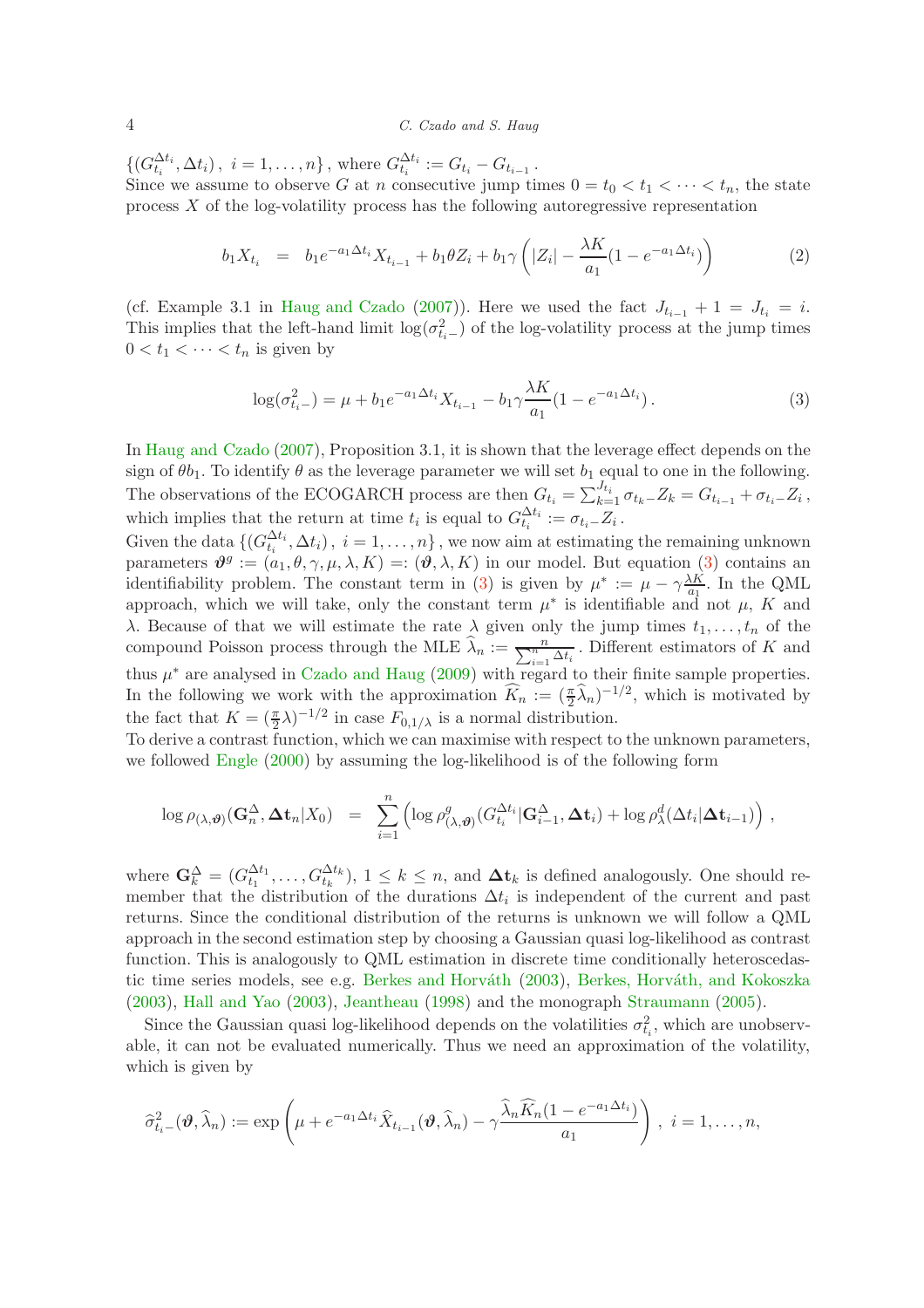with 
$$
\widehat{X}_{t_i}(\boldsymbol{\vartheta}, \widehat{\lambda}_n) = e^{-a_1 \Delta t_i} \widehat{X}_{t_{i-1}}(\boldsymbol{\vartheta}, \widehat{\lambda}_n) + \theta \frac{G_{t_i}^{\Delta t_i}}{\widehat{\sigma}_{t_i}(\boldsymbol{\vartheta}, \widehat{\lambda}_n)} + \gamma \left( \frac{|G_{t_i}^{\Delta t_i}|}{\widehat{\sigma}_{t_i}(\boldsymbol{\vartheta}, \widehat{\lambda}_n)} - \frac{\widehat{\lambda}_n \widehat{K}_n (1 - e^{-a_1 \Delta t_i})}{a_1} \right).
$$

QML estimates  $\widehat{\theta}_n$  are then obtained by maximising

$$
L(\boldsymbol{\vartheta}|\mathbf{G}_n^{\Delta},\boldsymbol{\Delta}_n,\widehat{\lambda}_n) := -\frac{1}{2} \sum_{i=1}^n \left( \log(\widehat{\sigma}_{t_i-}^2(\boldsymbol{\vartheta},\widehat{\lambda}_n)) + \frac{(G_{t_i}^{\Delta t_i})^2}{\widehat{\sigma}_{t_i-}^2(\boldsymbol{\vartheta},\widehat{\lambda}_n)/\widehat{\lambda}_n} \right)
$$

with respect to  $\vartheta$ . An extensive simulation study of the small sample properties of  $\widehat{\vartheta}_n$  is given in [Czado and Haug](#page-7-5) [\(2009](#page-7-5)), showing satisfactory results.

### <span id="page-4-0"></span>4. An illustrative example

As an illustration of the potential usefulness of the ACD-ECOGARCH model, it is now applied to tick-by-tick data traded on NYSE: GM (General Motors). The data was extracted from the Trade and Quote database released by the NYSE. The time period under consideration spans four weeks starting form 6th of May 2002 until the 31st of May. Due to the Memorial Day there was no trading on the 27th of May at the NYSE. Only transaction between 9:30am and 4:00pm are considered. If equal transaction times  $T_i$  occurred, the corresponding trades are combined to a single trade at an average price. We omitted consecutive zero returns if they occurred at the beginning or end of the trading day. On average we have about 1960 observations per day.

The data will be analysed on a daily basis to get insight about varying parameter values over the observation period. Since durations in ultra-high-frequency data are characterised by an intraday seasonality, as e.g. reported in [Bauwens, Giot, Grammig, and Veredas](#page-7-9) [\(2004](#page-7-9)), [Engle and Russell](#page-7-0) [\(1998](#page-7-0)) or [Tay, Ting, Tse, and Warachka](#page-8-8) [\(2009](#page-8-8)), we diurnally adjusted them at first. For that purpose we fitted a cubic smoothing spline to the durations of each day of the week. The diurnally adjusted durations are then computed by dividing each durations with the corresponding smoothing spline value. If we would aim at estimating one model for the whole data set, then the overnight durations have to be adjusted as e.g. explained in [Bauwens and Giot](#page-7-10) [\(2000](#page-7-10)). Typically the volatility also shows a deterministic time-of-day effect, see e.g. [Engle](#page-7-2) [\(2000\)](#page-7-2). We therefore computed diurnally adjusted returns by dividing each returns with the corresponding value of a cubic smoothing spline fitted to the absolute returns. The resulting smoothing splines are shown in Figure [1.](#page-5-0) The volatility smoothing splines for Wednesday and Thursday show a rather atypical behaviour of slightly increasing during the first half of the trading day and decreasing afterwards. The shapes of the remaining splines are conform with results reported in the literature. Further we have to take into account a market microstructure noise on this fine level. To address this problem we will follow [Engle](#page-7-2) [\(2000](#page-7-2)), by considering mid quotes, which are the average of the last bid and ask quote just before the trade, as our price data. In particular this means, if we have observation points  $T_1, \ldots, T_n$ , then the log-price  $P_{T_i}$  is given by

$$
P_{T_i} = \frac{1}{2} \left( \log(b_{T_i-}) + \log(a_{T_i-}) \right) , \qquad i = 1, \dots, n,
$$

where  $b_{T_i-}$   $(a_{T_i-})$  denotes the last bid (ask) quote just before or at time  $T_i$ .

However one has to be aware that this choice of price measure reduces the econometric issues of bid ask bounce and price discreteness but it does not eliminate these problems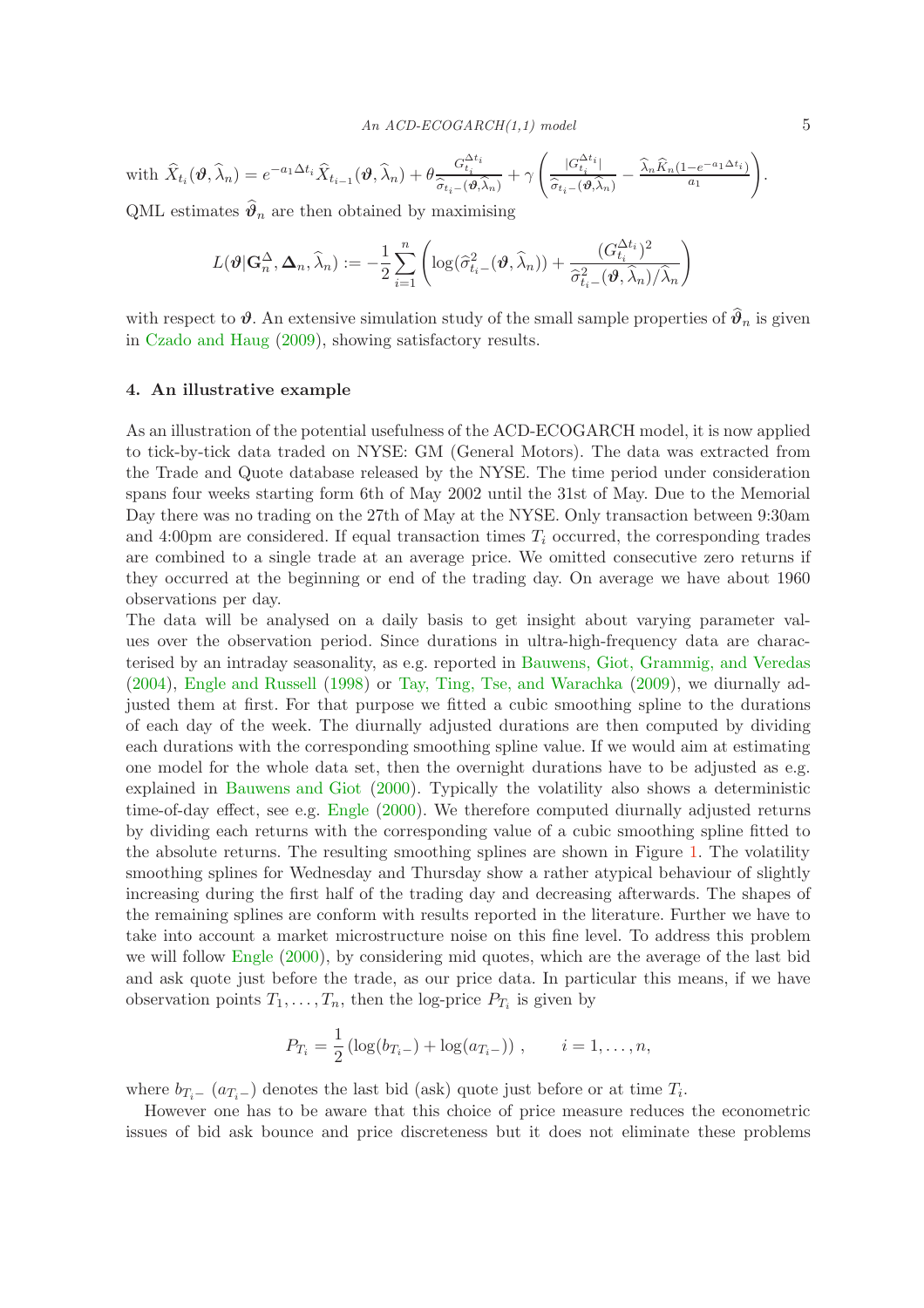

<span id="page-5-0"></span>FIGURE 1. Cubic smoothing splines of durations (left) and absolute returns (right).

as mentioned by [Engle](#page-7-2) [\(2000\)](#page-7-2). More sophisticated models or approaches in dealing with market microstructure noise can be found e.g. in Aït-Sahalia, Mykland, and Zhang [\(2005](#page-7-11)) or [Engle and Sun](#page-7-12) [\(2007](#page-7-12)) and references therein.

Autocorrelation in the diurnally adjusted durations was tested through a Ljung-Box test with 15 degrees of freedom. The hypothesis of no correlation is rejected for all 19 days. An ACD model was estimated for each day. We just considered the cases  $p, q \in \{1, 2\}$  and chose p and  $q$  such that the test statistic of the Ljung-Box test with 15 degrees of freedom applied to the fitted innovations  $\hat{\Delta}t_i = \frac{\Delta T_i}{\hat{d}_i}$ ,  $i = 1, \ldots, n$ , was minimal. The hypothesis of no correlation in the fitted innovations could not be rejected at the 0.05 significance level on each of the 19 days. Except for two days, where we fitted an  $\text{ACD}(1,1)$  model, an  $\text{ACD}(2,2)$  model was utilised. The sums over the estimated coefficients vary mainly between 0.6 and 0.9, but significantly smaller values such as 0.18 are also obtained for two of the days. Given the fitted innovations we define through  $t_0 = 0, t_i = t_{i-1} + \Delta t_i$ ,  $i = 1, \ldots, n$ , the observations of the ECOGARCH process as  $G_{t_i} = P_{T_i}$ ,  $i = 1, ..., n$ .

The parameter  $\mathbf{\hat{v}}^g$  of the ECOGARCH(1,1) process is then estimated as explained in Section  $3<sup>1</sup>$  $3<sup>1</sup>$ . The estimated parameter values suggest that we have a leverage effect, which is the case if  $\widehat{\theta}_n < 0$ , on 9 of the 19 days. On these days we observe different types of leverage effects. We have the case that a positive jump to the log-price increases the log-volatility less than a negative one  $(-\hat{\gamma}_n < \hat{\theta}_n < 0)$ , the case that a negative jump in the price process decreases the log-volatility less than a positive one  $(\hat{\gamma}_n \langle \hat{\theta}_n \rangle \langle 0)$  and also the case that a negative jump in the log-price processes increases while a positive one decreases the logvolatility  $(\theta_n < -|\hat{\gamma}_n|)$ . From equation [\(3\)](#page-3-0) we see that mostly long durations will decrease the volatility as long as  $\hat{\gamma}_n$  is positive, which is the case for 17 of the 19 days. The parameter  $a_1$  reflects strong dependence in the log-volatility process for most of the days by taking on values between 0.0074 and 0.1577. However we also have two days with almost no correlation since  $\widehat{a}_{1n}$  is equal to 3.9915 and 4.9336 on those days. The estimated parameters  $(\widehat{a}_{1n}, \theta_n, \widehat{\gamma}_n)$ 

<sup>&</sup>lt;sup>1</sup>All calculations are done using MATLAB 7.6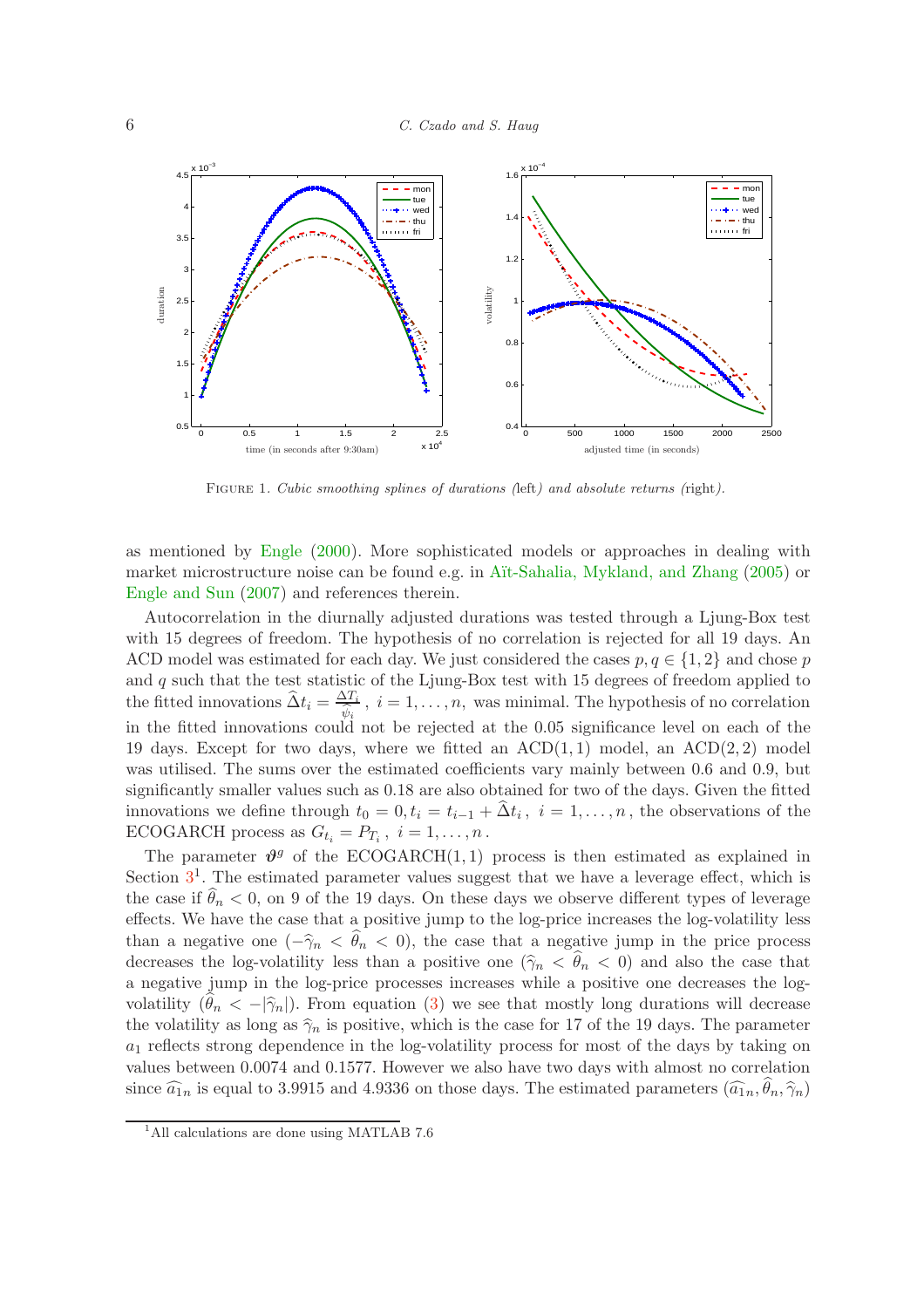along with bootstrapped standard errors<sup>2</sup> on days with strong persistence in the log-volatility are shown in Figure [2.](#page-6-0) Due to the assumptions in the exponential ACD model the jump rate  $\lambda$  should be one, which is confirmed by estimates  $\lambda_n$  being close to one. Estimation results for  $\mu$  along with the full set of estimated parameters can be found in [Czado and Haug](#page-7-5) [\(2009](#page-7-5)).



<span id="page-6-0"></span>FIGURE 2. Estimated parameters  $(\widehat{a}_{1n}, \widehat{\theta}_n, \widehat{\gamma}_n)$  together with bootstrapped standard errors on those days with strong persistence in the log-volatility.

Given the parameter estimate  $\hat{\theta}_n^g$  we are able to estimate the volatility, which allows us to compute the fitted innovations  $\hat{Z}_i = G_{t_i}^{\Delta t_i}/\hat{\sigma}_{t_i}$ . Due to our assumptions there should be no correlation in the squared fitted innovations. Therefore we performed a Ljung-Box test for the squared fitted innovations  $\hat{Z}_i^2$  on each day. The hypothesis of no correlation is rejected at the  $0.05$  significance level only on May 15th. Over the remaining days the average  $p$  value is equal to 0.76. The degrees of freedom df were chosen such that  $df \approx \sqrt{n}$ .

Mentionable is now that we obtained a suitable fit for most of the days although there is no direct dependence between the volatility and the observed durations in our model. The log-volatility process [\(2\)](#page-3-1) depends only on the i.i.d. sequence of innovations  $(\Delta t_i)_{i=1,\dots,n}$  and not on the observed or conditional durations. Therefore the dependence structure in the durations does not influence the volatility process, which is in contrast to the results in [Engle](#page-7-2) [\(2000](#page-7-2)), [Ghysels and Jasiak](#page-7-1) [\(1998](#page-7-1)) and [Meddahi, Renault, and Werker](#page-8-0) [\(2006](#page-8-0)).

# 5. Conclusions

In this paper we introduced the ACD-ECOGARCH $(1, 1)$  model to analyse ultra-high-frequency data. The ACD model of [Engle and Russell](#page-7-0) [\(1998](#page-7-0)) describes the dependence in the durations whereas the ECOGARCH models the stochastic volatility of the price process. Both models are linked through the innovation sequence of the ACD model. We have shown that the model can be estimated by a QML approach. The limiting properties of the proposed estimator are however not investigated. But this is to the best of our knowledge also an open problem in the discrete time EGARCH model except for some special cases, see e.g. [Straumann](#page-8-7) [\(2005](#page-8-7)). The application to General Motors stock prices demonstrates the potential usefulness of this

<sup>&</sup>lt;sup>2</sup>We computed 999 residual-based bootstraps. For details on residual-based bootstrap see e.g. [Corradi and Iglesias](#page-7-13) [\(2008\)](#page-7-13) and references therein.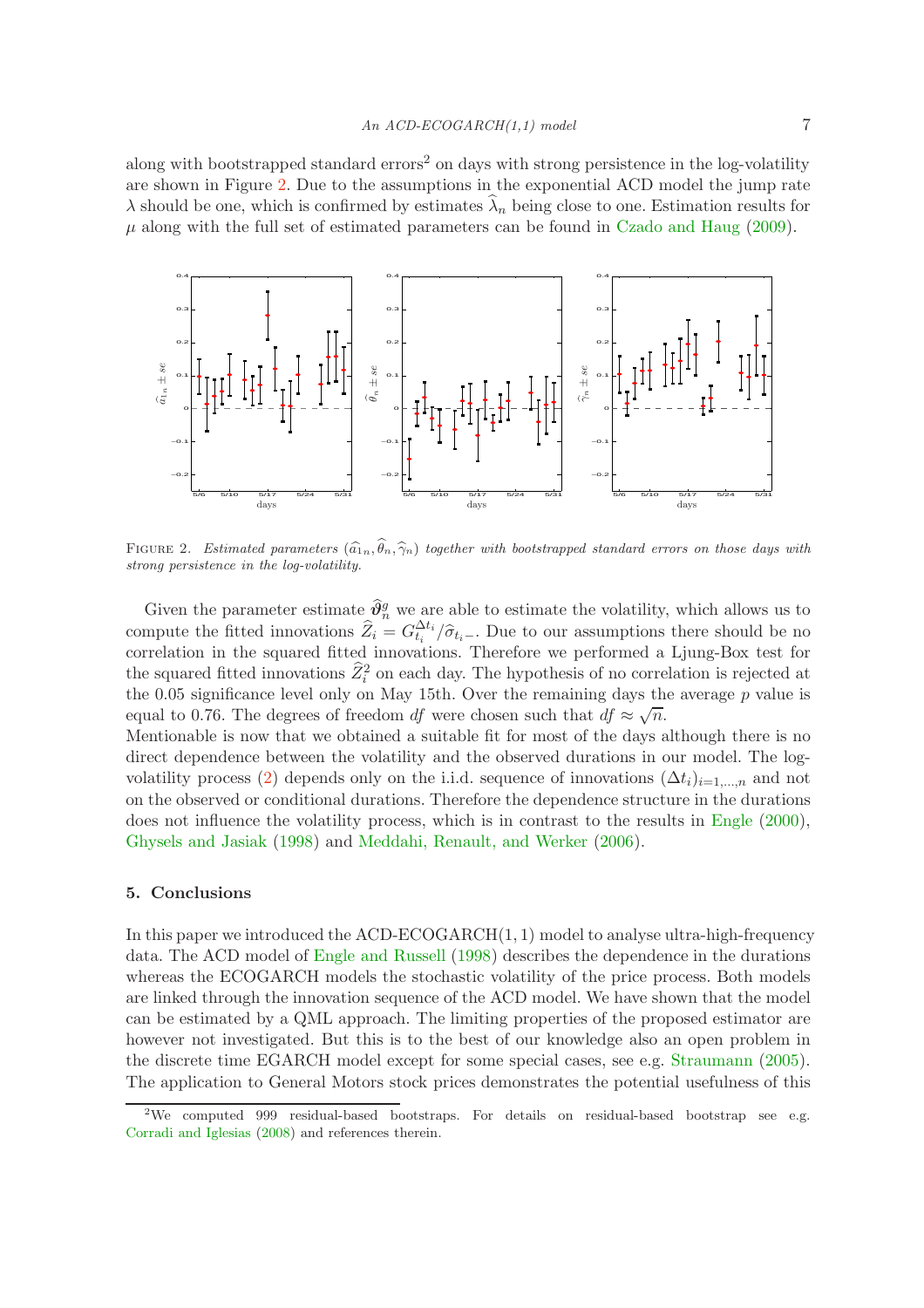class of models. They are able to identify and quantify a leverage effect present in the data. On a daily basis different behaviours are detected.

We like to note that this model assumes that all jumps are observable and that the driving Lévy process is of compound Poisson type. Although we successfully fitted the model to ultrahigh-frequency data these assumptions certainly will not hold for all kinds of data. Relaxing these assumptions would also allow to consider other distributions than the exponential distribution for the innovations in the ACD model. Therefore the development of estimation and prediction methods for the general ECOGARCH model is necessary and subject of current research.

#### Acknowledgements

We are indebted to two anonymous referees for a number of very helpful comments. Furthermore, we would like to thank George Tauchen and an associate editor for further helpful suggestions. All of them helped to improve the paper considerably. C. Czado acknowledges the support by the DFG through grant CZ 86/1-3.

# References

- <span id="page-7-11"></span>A¨ıt-Sahalia, Y., P.A. Mykland, and L. Zhang (2005). How often to sample a continuous-time process in the presence of market microstructure noise. Review of Financial Studies 18: 351–416.
- <span id="page-7-10"></span>Bauwens, L., and P. Giot (2000). The logarithmic ACD model: An application to the bid-ask quote process of three NYSE stocks. Annales d'Economie et de Statistique 60: 117–149.
- <span id="page-7-9"></span>Bauwens, L., P. Giot, J. Grammig, and D. Veredas (2004). A comparison of financial duration models via density forecasts. International Journal of Forecasting 20: 589–609.
- <span id="page-7-6"></span>Berkes, I., and L. Horváth (2003). The rate of consistency of the quasi-maximum likelihood estimator. Statistic and Probability Letters 61: 133–143.
- <span id="page-7-7"></span>Berkes, I., L. Horváth, and P.S. Kokoszka (2003). GARCH processes: Structure and estimation. Bernoulli 9: 201–227.
- <span id="page-7-4"></span>Bollerslev, T., J. Litvinova, and G. Tauchen (2006). Leverage and volatility feedback effects in high-frequency data. Journal of Financial Econometrics 4: 353–384.
- <span id="page-7-13"></span>Corradi, V., and E.M. Iglesias (2008). Bootstrap refinements for QML estimators of the GARCH(1,1) parameters. Journal of Econometrics 144: 500–510.
- <span id="page-7-5"></span>Czado, C., and S. Haug (2009). Finite sample properties of the QMLE in the ACD-ECOGARCH(1, 1) model. available from: <http://www-m4.ma.tum.de>.
- <span id="page-7-2"></span>Engle, R.F. (2000). The econometrics of ultra-high-frequency data. Econometrica 68: 1–22.
- <span id="page-7-0"></span>Engle, R.F., and J.R. Russell (1998). Autoregressive conditional duration: a new model for irregularly spaced transaction data. Econometrica 66: 1127–1162.
- <span id="page-7-12"></span>Engle, R.F., and Z. Sun (2007). When is noise not noise: A microstructure estimate of realized volatility. available from: <http://hdl.handle.net/2451/26358>.
- <span id="page-7-1"></span>Ghysels, E., and J. Jasiak (1998). GARCH for irregularly spaced financial data: The ACD-GARCH model. Studies in Nonlinear Dynamics and Econometrics 2: 133–149.
- <span id="page-7-3"></span>Grammig, J., and M. Wellner (2002). Modeling the interdependence of volatility and intertransaction duration processes. Journal of Econometrics 106: 369–400.
- <span id="page-7-8"></span>Hall, P., and Q. Yao (2003). Inference in ARCH and GARCH models with heavy-tailed errors. Econometrica 71: 285–317.